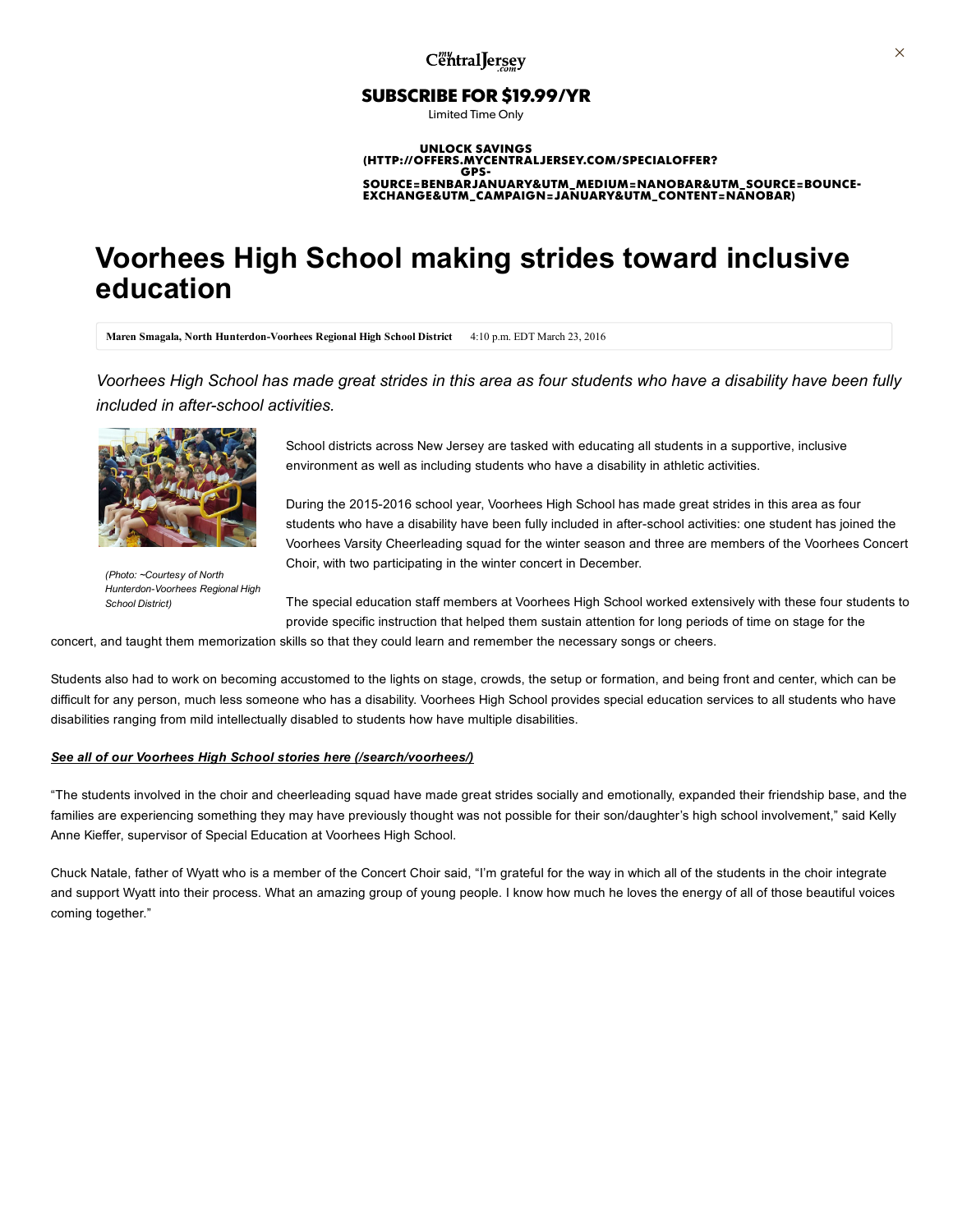

ERSEY.COM/SPECIALOFFER? SOURCE=BENBARJANUARY&<mark>UTM\_M</mark>EDIUM=NANOBAR&UTM\_SOURCE=BOUNCE-<br>EXCHANGE&UTM\_CAMPAIGN=JANUARY&UTM\_CONTENT=NANOBAR)

(Photo: ~Photo courtesy North Hunterdon-Voorhees Regional High School District)

"Ensuring that all students are able to participate in typical high school activities is a strong focus at Voorhees High School. The Voorhees staff members have been extremely supportive as we move forward with this initiative to include all students to the best of their personal ability. Most importantly, students participate fully in the activity, and will earn all of the accolades that go along with the activity, such as earning a varsity letter in cheerleading," Kieffer said. "I feel an enormous sense of pride for what Voorhees has been able to do thus far, and am hopeful that other high schools will follow in our path towards full inclusion."



New Year Blowout



## ACT NOW [\(HTTP://OFFERS.MYCENTRALJERSEY.COM/SPECIALOFFER](http://offers.mycentraljersey.com/specialoffer?gps-source=BEAGILjanuary&utm_medium=overlay&utm_source=bounce-exchange&utm_campaign=january&utm_content=agilityzone)? GPS-SOURCE=BEAGILJANUARY&UTM\_MEDIUM=OVERLAY&U EXCHANGE&UTM\_CAMPAIGN=JANUARY&UTM\_CONTEN

Laura Krupa, whose daughter Kelly joined the cheerleading squad said, "Our daughter enjoyed being a part of a high school sports team. She felt good about herself in uniform, learning something new, and forming friendships that may never have been possible. It gave her, and us, an opportunity to experience high school sports at a level we didn't think was possible."

## WATCH: South River student with autism connects to world through wrestling (/story/sports/high-school/wrestling/2016/02/06/south-riverstudent-autism-connects-world-through-wrestling/79931328/)

While Voorhees has successfully been able to fully include students who have a disability in current school activities and will continue to do so, participation in currently offered activities may not be possible for all students who have a disability. Thus, the next step for Voorhees, and its sister school, North Hunterdon High School, is to implement the state's initiative for unified sports.

The idea of unified sports is to give all students the opportunity to participate in an athletic activity to the best of their ability. Therefore, if a student's ability level does not support him/her to participate in the junior varsity or varsity level, unified sports is another option. Special Olympics of New Jersey has created a Unified School Partnership Program to assist schools in implementing unified sports programs.